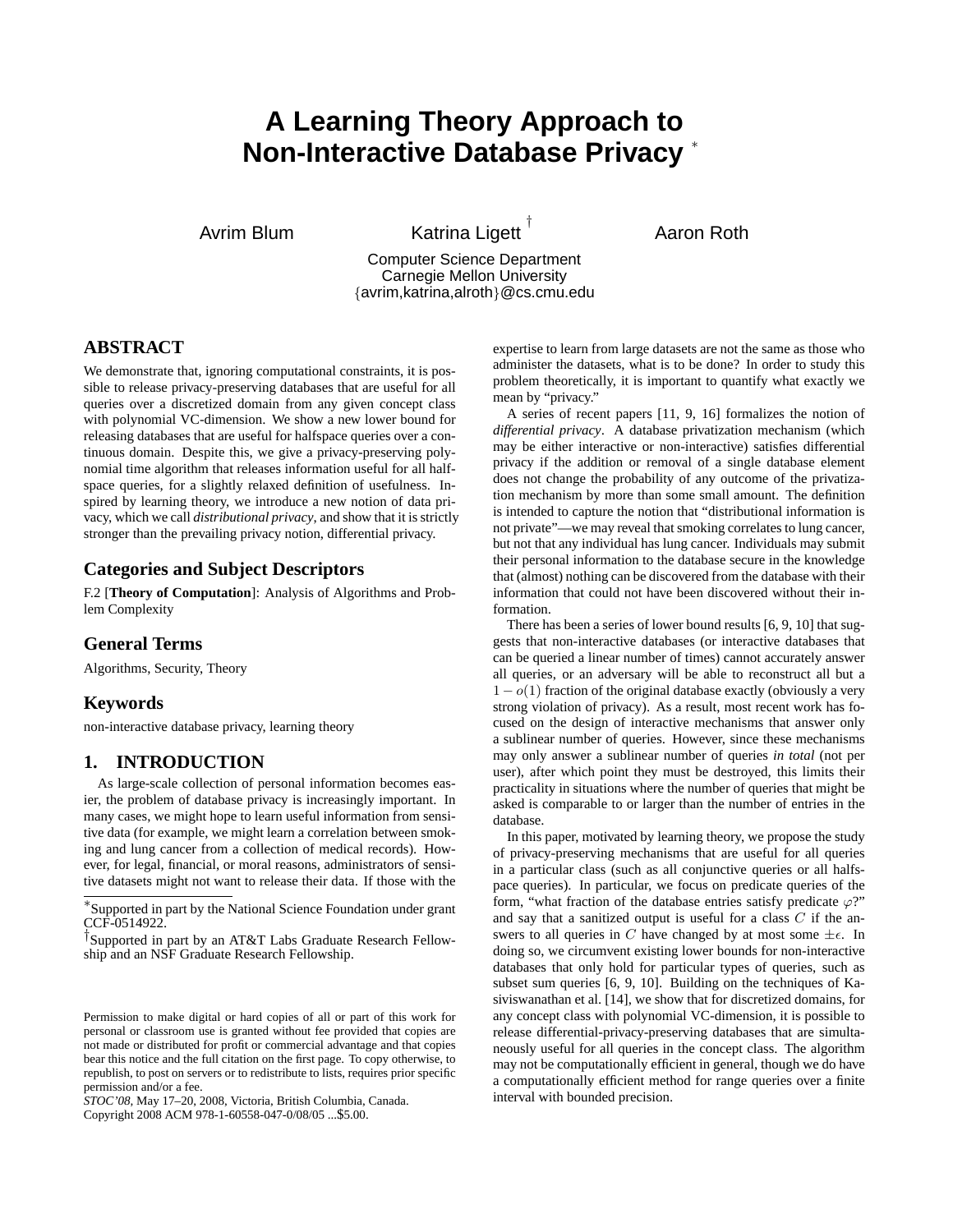Unfortunately, we show that for non-discretized domains, under the above definition of usefulness, it is impossible to publish a differentially private non-interactive database that is useful for even quite simple classes such as interval queries. We next show how, under a natural relaxation of the usefulness criterion, one can release information that can be used to usefully answer (arbitrarily many) halfspace queries while satisfying privacy. In particular, instead of requiring that useful mechanisms answer each query approximately correctly, we allow our algorithm to produce an answer that is approximately correct *for some nearby query*. This relaxation is motivated by the notion of large-margin separators in learning theory [1, 19, 18]; in particular, queries with no data points close to the separating hyperplane must be answered accurately, and the allowable error more generally is a function of the fraction of points close to the hyperplane.

We also introduce a new concept, *distributional privacy*, which makes explicit the notion that when run on a database drawn from a distribution, privacy-preserving mechanisms should reveal only information about the underlying distribution, and nothing else. Given a distribution  $D$  over database points, a database privatization mechanism satisfies distributional privacy if with high probability, drawing an entirely new database from  $D$  does not change the probability of any outcome of the privatization mechanism by more than some small amount. We show that distributional privacy is a strictly stronger guarantee than differential privacy by showing that any mechanism that satisfies distributional privacy also satisfies differential privacy, but that there are some functions that can be answered accurately while satisfying differential privacy, and yet reveal information about the particular database (although not about any particular database element) that is not "distributional."

We also show, in Appendix A, a small separation between interactive and non-interactive privacy-preserving mechanisms for predicate queries.

#### **1.1 Related Work**

Recent work on theoretical guarantees for data privacy was initiated by [6]. The notion of differential privacy, developed in a series of papers [4, 7, 8, 9, 10, 11, 12, 16, 15, 3, 17], separates issues of privacy from issues of outside information by defining privacy as indistinguishability of neighboring databases. This captures the notion that (nearly) anything that can be learned if your data is included in the database can also be learned without your data. This notion of privacy ensures that users have very little incentive to withhold their information from the database. The connection between data privacy and incentive-compatibility was recently formalized by McSherry and Talwar [15].

Prior work on interactive mechanisms has implied a number of impossibility results for non-interactive mechanisms. Dinur and Nissim [6] show that if a database answers all subset sum with less than  $o(\sqrt{n})$  noise, this would allow an adversary to reconstruct a  $1 - o(1)$  fraction of the database. Dwork et al. [10] show that even if the privacy-preserving mechanism is allowed to answer a small constant fraction of queries arbitrarily, if the remaining queries still are perturbed with  $o(\sqrt{n})$  noise, an adversary can still reconstruct the database.

Dwork et al. [9] define a notion called *global sensitivity* and show that releasing a database perturbed with noise proportional to the global sensitivity of the query functions can preserve privacy, with the caveat that such mechanisms can only answer a sublinear number of queries in total, and then no further information about the database can ever be released. Blum et al. [4] consider a model of learning and show that concept classes that are learnable in the statistical query (SQ) model are also learnable from a polynomially

sized dataset accessed through an interactive differential-privacypreserving mechanism. We note that such mechanisms still may only answer a fixed number of queries in total.

Most similar to this paper is the recent work of Kasiviswanathan et al. [14]. Kasiviswanathan et al. study what can be learned privately when what is desired is that the hypothesis output by the learning algorithm satisfies differential privacy. They show that in a PAC learning model in which the learner has access to the private database, ignoring computational constraints, anything that is PAC learnable is also privately PAC learnable. We build upon the technique in their paper to show that in fact, it is possible to privately release a dataset that is simultaneously useful for any function in a concept class of polynomial VC-dimension. This resolves an open question posed by [14] about whether a VC-dimension analogue of Occam's razor holds in their private learning model. Kasiviswanathan et al. also study several restrictions on learning algorithms, show separation between these learning models, and give efficient algorithms for learning particular concept classes.

In this work, we study non-interactive database release mechanisms, which may be used to answer an unlimited number of queries. We circumvent the existing lower bounds by only guaranteeing usefulness for queries in restricted classes. Blum et al. [4] consider running machine learning algorithms on datasets that are accessed through interactive privacy-preserving mechanisms. In contrast, we show how to release data sets from which one can usefully learn the values of all functions in restricted concept classes.

#### **1.2 Motivation from Learning Theory**

From a machine learning perspective, one of the main *reasons* one would want to perform statistical analysis of a database in the first place is to gain information about the population from which that database was drawn. In particular, a fundamental result in learning theory is that if one views a database as a collection of random draws from some distribution  $D$ , and one is interested in a particular class C of boolean predicates over examples, then a database D of size  $\tilde{O}(\text{VCDIM}(C)/\epsilon^2)$  is sufficient so that with high probability, for *every* query  $q \in C$ , the proportion of examples in D satisfying q is within  $\pm \epsilon$  of the true probability mass under  $\mathcal{D}[1, 19]$ .<sup>1</sup> Our main result can be viewed as asking how much larger does a database  $D$  have to be in order to do this in a privacy-preserving manner: that is, to allow one to (probabilistically) construct an output  $D$  that accurately approximates  $D$  with respect to all queries in  $C$ , and yet that reveals no extra information about database  $D^2$ . In fact, our notion of distributional privacy (Section 7) is motivated by this view. Note that since *interactive* privacy mechanisms can handle arbitrary queries of this form so long as only  $o(n)$  are requested, our objective is interesting only for classes  $C$  that contain  $\Omega(n)$ , or even exponentially in n many queries. We will indeed achieve this (Theorem 3.1), since  $|C| \ge 2^{\text{VCDIM}(C)}$ .

<sup>&</sup>lt;sup>1</sup>Usually, this kind of uniform convergence is stated as empirical error approximating true error. In our setting, we have no notion of an "intrinsic label" of database elements. Rather, we imagine that different users may be interested in learning different things. For example, one user might want to learn a rule to predict feature  $x_d$ from features  $x_1, \ldots, x_{d-1}$ ; another might want to use the first half of the features to predict a certain boolean function over the second half.

<sup>&</sup>lt;sup>2</sup> Formally, we only care about  $\hat{D}$  approximating D with respect to  $C$ , and want this to be true no matter how  $D$  was constructed. However, if D *was* a random sample from a distribution D, then D will approximate  $D$  and therefore  $\hat{D}$  will as well.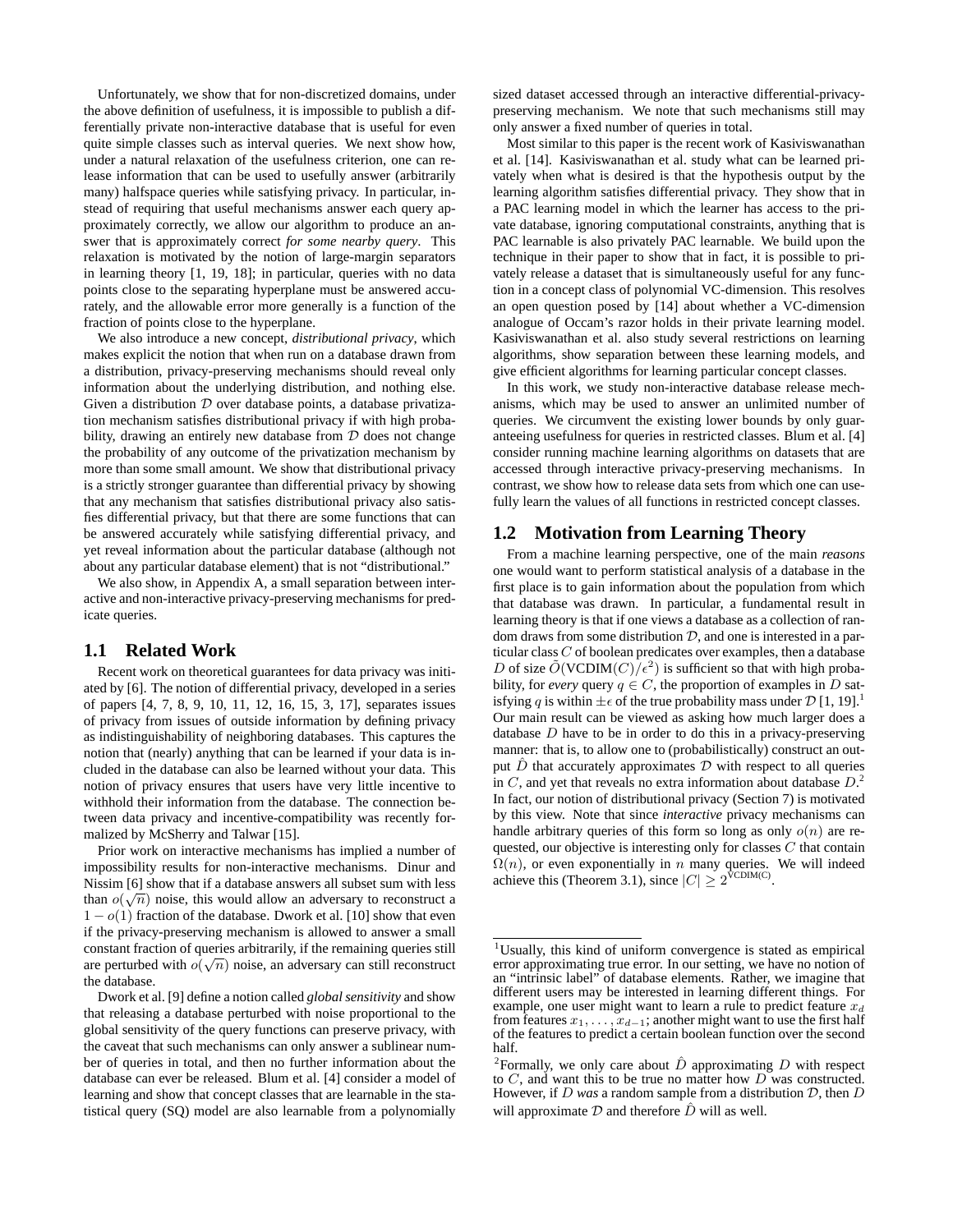# **1.3 Organization**

We present essential definitions in Section 2. In Section 3, we show that, ignoring computational constraints, one can release sanitized databases over discretized domains that are useful for *any* concept class with polynomial VC-dimension. We then, in Section 4, give an efficient algorithm for privately releasing a database useful for the class of interval queries. We next turn to the study of halfspace queries over  $\mathbb{R}^d$  and show in Section 5 that, without relaxing the definition of usefulness, one cannot release a database that is privacy-preserving and useful for halfspace queries over a continuous domain. Relaxing our definition of usefulness, in Section 6, we give an algorithm that in polynomial time, creates a sanitized database that usefully and privately answers all halfspace queries. We present an alternative definition of privacy and discuss its relationship to differential privacy in Section 7. In Appendix A, we give a separation of interactive and non-interactive databases for predicate queries.

#### **2. DEFINITIONS**

For a database  $D$ , let  $A$  be a database access mechanism. For an interactive mechanism, we will say that  $A(D, Q)$  induces a distribution over outputs for each query Q. For a non-interactive mechanism, we will say that  $A(D)$  induces a distribution over outputs.

We say that an interactive database access mechanism  $A$  satisfies  $\alpha$ -differential privacy if for all neighboring databases  $D_1$  and  $D_2$ (differing in only a single element), for all queries Q, and for all outputs  $x$ ,

$$
Pr[A(D_1, Q) = x] \le e^{\alpha} Pr[A(D_2, Q) = x].
$$

We say that a non-interactive database sanitization mechanism A satisfies  $\alpha$ -differential privacy if for all neighboring databases  $D_1$ and  $D_2$ , and for all sanitized outputs  $\hat{D}$ ,

$$
\Pr[A(D_1) = \widehat{D}] \le e^{\alpha} \Pr[A(D_2) = \widehat{D}].
$$

In Section 7, we propose an alternate definition of privacy, distributional privacy, and show that it is strictly stronger than differential privacy. For simplicity, however, in the main body of the paper, we use the standard definition, differential privacy. All of these proofs can be adapted to the distributional privacy notion.

DEFINITION 2.1. *The* global sensitivity *of a query* f *is its maximum difference when evaluated on two neighboring databases:*

$$
GS_f = \max_{D_1, D_2: d(D_1, D_2) = 1} |f(D_1) - f(D_2)|.
$$

In this paper, we consider the private release of information useful for classes of *predicate queries*.

DEFINITION 2.2. A predicate query  $Q_{\varphi}$  *for any predicate*  $\varphi$  *is defined to be*

$$
Q_{\varphi}(D) = \frac{|\{x \in D : \varphi(x)\}|}{|D|}.
$$

OBSERVATION 2.3. *For any predicate*  $\varphi$ ,  $GS_{Q_{\varphi}} \leq 1/n$ .

Previous work shows how one can construct database access mechanisms that can answer any low-sensitivity query while preserving differential privacy:

DEFINITION 2.4. Let the interactive mechanism  $PRIVATE_{\alpha}(D, Q)$ *respond to queries*  $Q$  *by returning*  $Q(D) + Z$  *where*  $Z$  *is a random variable drawn from the Laplace distribution:*  $Z \sim Lap(GS_O/\alpha)$ .

THEOREM 2.5 (DWORK ET AL. [9]).  $PRIVATE_{\alpha}(D, Q)$  *preserves* α*-differential privacy.*

However, lower bounds of Dinur and Nissim [6] and Dwork et al. [9] imply that such mechanisms can only answer a sublinear number of queries on any database. Note that these mechanisms can only answer a sublinear number of queries *in total*, not per user.

We propose to construct database access mechanisms whose results can be released to the public, and so can necessarily be used to answer an arbitrarily large number of queries. We seek to do this while simultaneously preserving privacy. However, in order to circumvent the lower bounds of Dinur and Nissim [6] and Dwork et al. [9], we cannot hope to be able to usefully answer arbitrary queries. We instead seek to answer restricted classes of queries while preserving "usefulness," which we define as follows:

DEFINITION 2.6 (USEFULNESS DEFINITION 1). *A database*  $\mathit{mechanism\ A\ is\ (\epsilon,\delta)}$ -useful *for queries in class C if with probability*  $1 - \delta$ *, for every*  $Q \in C$  *and every database*  $D$ *, for*  $\widehat{D} = A(D)$ *,*  $|Q(\widehat{D}) - Q(D)| \leq \epsilon.$ 

#### **3. GENERAL RELEASE MECHANISM**

In this section we show that (ignoring computational considerations) it is possible to release a non-interactive database useful for any concept class with polynomial VC-dimension, while preserving  $\alpha$ -differential privacy, given an initial database of polynomial size. Our use of the exponential mechanism is inspired by its use by Kasiviswanathan et al. [14].

THEOREM 3.1. *For any class of functions* C*, and any database*  $D \subset \{0,1\}^d$  such that

$$
|D| \geq O\left(\frac{dVCDIM(C)\text{log}(1/\epsilon)}{\epsilon^3\alpha} + \frac{\text{log}(1/\delta)}{\alpha\epsilon}\right)
$$

*we can output an (* $\epsilon$ ,  $\delta$ )-*useful database*  $\widehat{D}$  *that preserves*  $\alpha$ -differential *privacy. Note that the algorithm is not necessarily efficient.*

We give an (inefficient) algorithm that outputs a sanitized database  $\widehat{D}$  of size  $\widetilde{O}(\text{VCDIM}(C)/\epsilon^2)$ . We note that the size of the output database is independent of the size of our initial database. This is sufficient for  $(\epsilon, \delta)$ -usefulness because the set of all databases of this size forms an  $\epsilon$ -cover with respect to C of the set of all possible databases.

LEMMA 3.2 ([1, 19]). *Given any database* D *there exists a database*  $\widehat{D}$  *of size*  $m = O(VCDIM(C)log(1/\epsilon)/\epsilon^2)$  *such that*  $\max_{h \in C} |h(D) - h(\widehat{D})| < \epsilon/2.$ 

**PROOF.** This follows from standard sample complexity bounds.  $\Box$ 

McSherry and Talwar [15] define the exponential mechanism as follows:

DEFINITION 3.3. For any function  $q: (({0,1}^d)^n \times ({0,1}^d)^m) \rightarrow$ R *and input database* D*, the exponential mechanism outputs each database*  $\widehat{D}$  *with probability proportional to*  $e^{q(D,\widehat{D})\alpha n/2}$ .

THEOREM 3.4 ([15]). *The exponential mechanism preserves* (αnGSq)*-differential privacy.*

PROOF OF THEOREM 3.1. We use the exponential mechanism and define our quality function  $q$  to be:

$$
q(D, \widehat{D}) = -\max_{h \in C} \left| h(D) - h(\widehat{D}) \right|
$$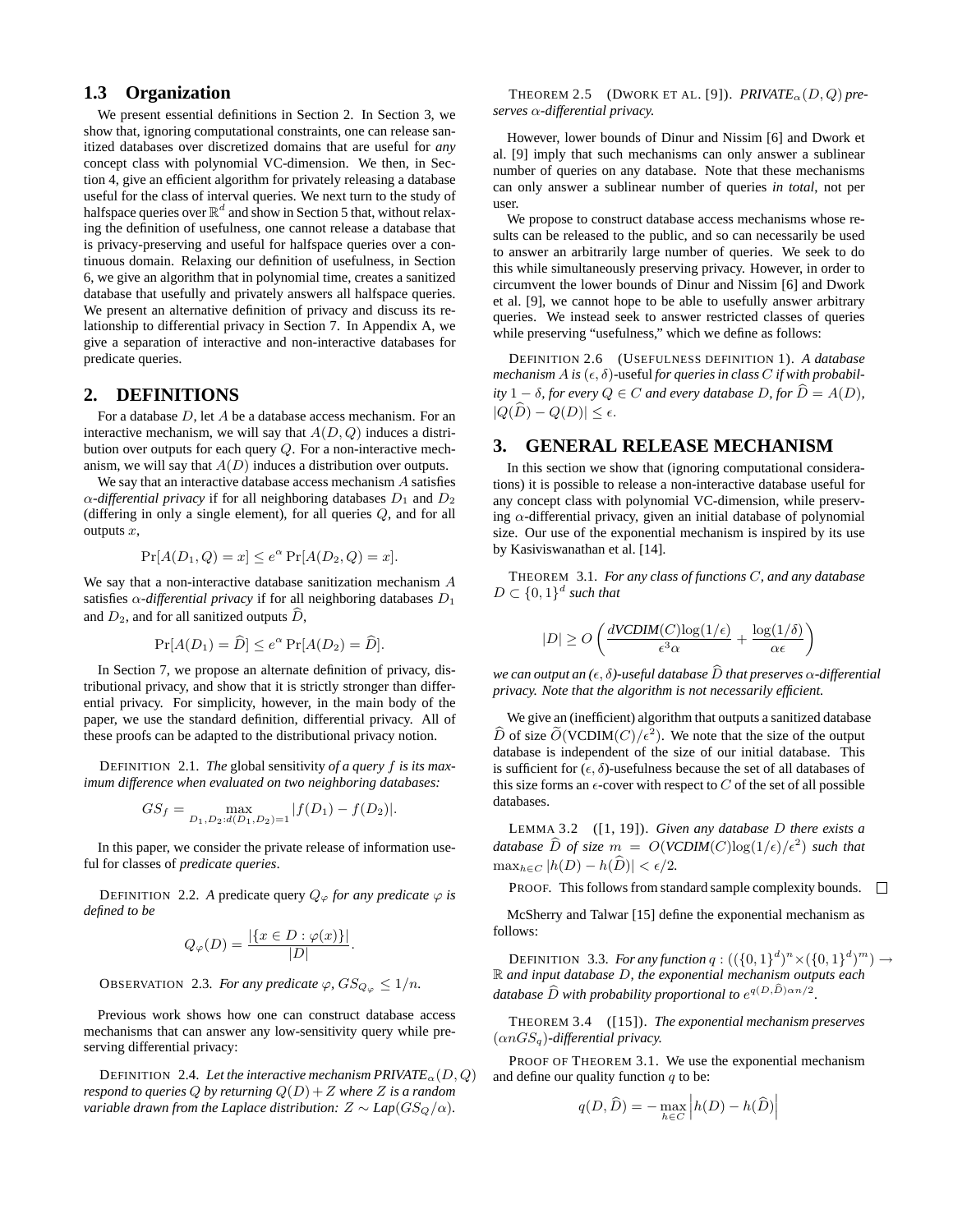Note that  $GS_q = 1/n$ . In order to show that this mechanism satisfies  $(\epsilon, \delta)$ -usefulness, we must show that it outputs some database  $\widehat{D}$  with  $q(D, \widehat{D}) \geq -\epsilon$  except with probability  $\delta$ .

Any output database D with  $q(D, D) \le -\epsilon$  will be output with probability at most proportional to  $e^{-\alpha \epsilon n/2}$ . There are at most  $2^{dm}$ possible output databases, and so by a union bound, the probability that we output any database  $\widehat{D}$  with  $q(D, \widehat{D})$  <  $-\epsilon$  is at most proportional to  $2^{dm}e^{-\alpha \epsilon n/2}$ .

Conversely, we know by Lemma 3.2 that there exists some  $\hat{D} \in$  $(\{0,1\}^d)^m$  such that  $q(D,\widehat{D}) \geq -\epsilon/2$ , and therefore that such a database is output with probability at least proportional to  $e^{-\alpha \epsilon n/4}$ .

Let  $A$  be the event that the exponential mechanism outputs some database  $\widehat{D}$  such that  $q(D, \widehat{D}) \ge -\epsilon/2$ . Let B be the event that the exponential mechanism outputs some database  $\widehat{D}$  such that  $q(D, \widehat{D})$  $\leq -\epsilon$ . We must show that Pr[A]/Pr[B] ≥  $(1 - \delta)/\delta$ .

$$
\frac{\Pr[A]}{\Pr[B]} \ge \frac{e^{-\alpha \epsilon n/4}}{2^{dm} e^{-\alpha \epsilon n/2}}
$$

$$
= \frac{e^{\alpha \epsilon n/4}}{2^{dm}}
$$

Setting this quantity to be at least  $1/\delta > (1 - \delta)/\delta$ , we see that it is sufficient to take

$$
n \geq \frac{4}{\epsilon \alpha} \left( dm + \ln \frac{1}{\delta} \right)
$$
  
 
$$
\geq O \left( \frac{d \text{VCDIM}(C) \log(1/\epsilon)}{\epsilon^3 \alpha} + \frac{\log(1/\delta)}{\alpha \epsilon} \right)
$$

.

This result extends in a straightforward manner to the case of any discretized database domain, not just a boolean space.  $\Box$ 

Theorem 3.1 shows that a database of size  $\widetilde{O}(\frac{dVCDIM(C)}{\epsilon^3 \alpha})$  is suf-Ficient in order to output a set of points that is  $\epsilon$ -useful for a concept class C, while simultaneously preserving  $\alpha$ -differential privacy. If we were to view our database as having been drawn from some distribution D, this is only an extra  $\widetilde{O}(\frac{d}{\epsilon \alpha})$  factor larger than what would be required to achieve  $\epsilon$ -usefulness with respect to  $\mathcal{D}$ , even without any privacy guarantee! In fact, as we will show in Theorem A.6, it is impossible to release a database that is  $o(1/\sqrt{n})$ -useful for the class of parity functions while preserving privacy, and so a dependence on  $\epsilon$  of at least  $\Omega(1/\epsilon^2)$  is necessary.

The results in this section only apply for discretized database domains, and may not be computationally efficient. We explore these two issues further in the remaining sections of the paper.

#### **4. INTERVAL QUERIES**

In this section we give an *efficient* algorithm for privately releasing a database useful for the class of interval queries over a discretized domain, given a database of size only polynomial in our privacy and usefulness parameters. We note that our algorithm is easily extended to the class of axis-aligned rectangles in  $d$  dimensional space for d a constant; we present the case of  $d = 1$  for clarity.

Consider a database  $D$  of  $n$  points in [0, 1] in which the entries are discretized to b bits of precision; our bounds will be polynomial in b (in Corollary 5.2 we show some discretization is necessary). Given  $a_1 \le a_2$ , both in [0, 1], let  $I_{a_1,a_2}$  be the indicator function corresponding to the interval  $[a_1, a_2]$ . That is:

$$
I_{a_1,a_2}(x) = \begin{cases} 1, & a_1 \leq x \leq a_2; \\ 0, & \text{otherwise.} \end{cases}
$$

DEFINITION 4.1. An interval query  $Q_{[a_1, a_2]}$  is defined to be

$$
Q_{[a_1,a_2]}(D) = \sum_{x \in D} \frac{I_{a_1,a_2}(x)}{|D|}.
$$

Note that  $GS_{Q[a_1,a_2]} = 1/n$ , and we may answer interval queries while preserving  $\alpha$ -differential privacy by adding noise proportional to  $\text{Lap}(1/(\alpha n))$ .

Given a database  $\overline{D}$ , we will use  $\alpha'$ -differential privacy preserving interval queries to perform a binary search on the interval [0, 1] and partition it into sub-intervals containing probability mass in the range  $[\epsilon_1/2 - \epsilon_2, \epsilon_1/2 + \epsilon_2]$ . Because of the discretization, the depth of this search is at most  $b$ . We will then output a dataset that has  $(\epsilon_1/2) \cdot n$  points in each of these intervals. Because we have constructed this dataset using only a small number of privacy preserving queries, its release will also preserve privacy, and it will be  $(\epsilon, \delta)$ -useful for the class of interval queries with an appropriate choice of parameters. Finally, this simple mechanism is clearly computationally efficient.

THEOREM 4.2. *With*  $\alpha' = (\epsilon \alpha)/4b$ ,  $\epsilon_1 = (\epsilon/2)$  *and*  $\epsilon_2 =$  $(\epsilon^2/8)$ , the above mechanism preserves  $\alpha$ -differential privacy while *being*  $(\epsilon, \delta)$ -useful for the class of interval queries given a database *of size:*

$$
|D| \geq O\left(\frac{b(\log b + \log(1/\epsilon\delta))}{\alpha \epsilon^3}\right)
$$

PROOF. We first bound the number of privacy preserving queries our algorithm makes. It finally produces  $2/\epsilon_1$  intervals. Since D is defined over a discretized space, we can identify each interval with the at most b queries on its path through the binary search procedure, and so we will make a total of at most  $2b/\epsilon_1 = 4b/(\epsilon)$  $\alpha'$ -differential privacy preserving queries. Since the differentialprivacy parameter composes, with  $\alpha' = (\epsilon \alpha)/4b$ , our algorithm indeed preserves  $\alpha$  differential privacy.

Suppose that the binary search procedure indeed returns intervals each containing probability mass in the range  $[\epsilon_1/2-\epsilon_2, \epsilon_1/2+\epsilon_2]$ . Any query will intersect at most two of these intervals only partially. In the worst case, this introduces  $\epsilon_1 = \epsilon/2$  error to the query ( $\epsilon_1/2$  error from each interval that partially overlaps with the query). Since each query can only overlap at most  $2/\epsilon_1$  intervals, and each interval contains a probability mass that deviates from the true probability mass in D by at most  $\epsilon_2$ , this introduces an additional  $2\epsilon_2/\epsilon_1 = \epsilon/2$  error, for a total error rate  $\leq \epsilon$ . Therefore, to complete the proof, we only need to bound the size of D necessary such that the probability that any of the  $2b/\epsilon_1$  privacy preserving queries returns an answer that deviates from the true answer (in D) by more than  $\epsilon_2$  is less than  $\delta$ . Let us call this event FAILURE. Since the event that any single query has error rate  $\geq \epsilon_2$ is  $Pr[Lap(1/(\alpha' n)) \ge \epsilon_2] \le e^{\alpha' \epsilon_2 n}$ , this follows from a simple union bound:

$$
\Pr[\text{FAILURE}] \le \frac{2b}{\epsilon_1} e^{(-\epsilon \alpha/4b)\epsilon_2 n} \le \delta.
$$

Solving, we find

$$
n \ge \frac{4b(\log 2b) + \log(1/\epsilon_1 \delta)}{\alpha \epsilon \epsilon_2} = O\left(\frac{b(\log b + \log(1/\epsilon \delta))}{\alpha \epsilon^3}\right)
$$

is sufficient.  $\square$ 

We note that although the class of intervals (and more generally, low dimensional axis-aligned rectangles) is a simple class of functions, it nevertheless contains exponentially (in b) many queries,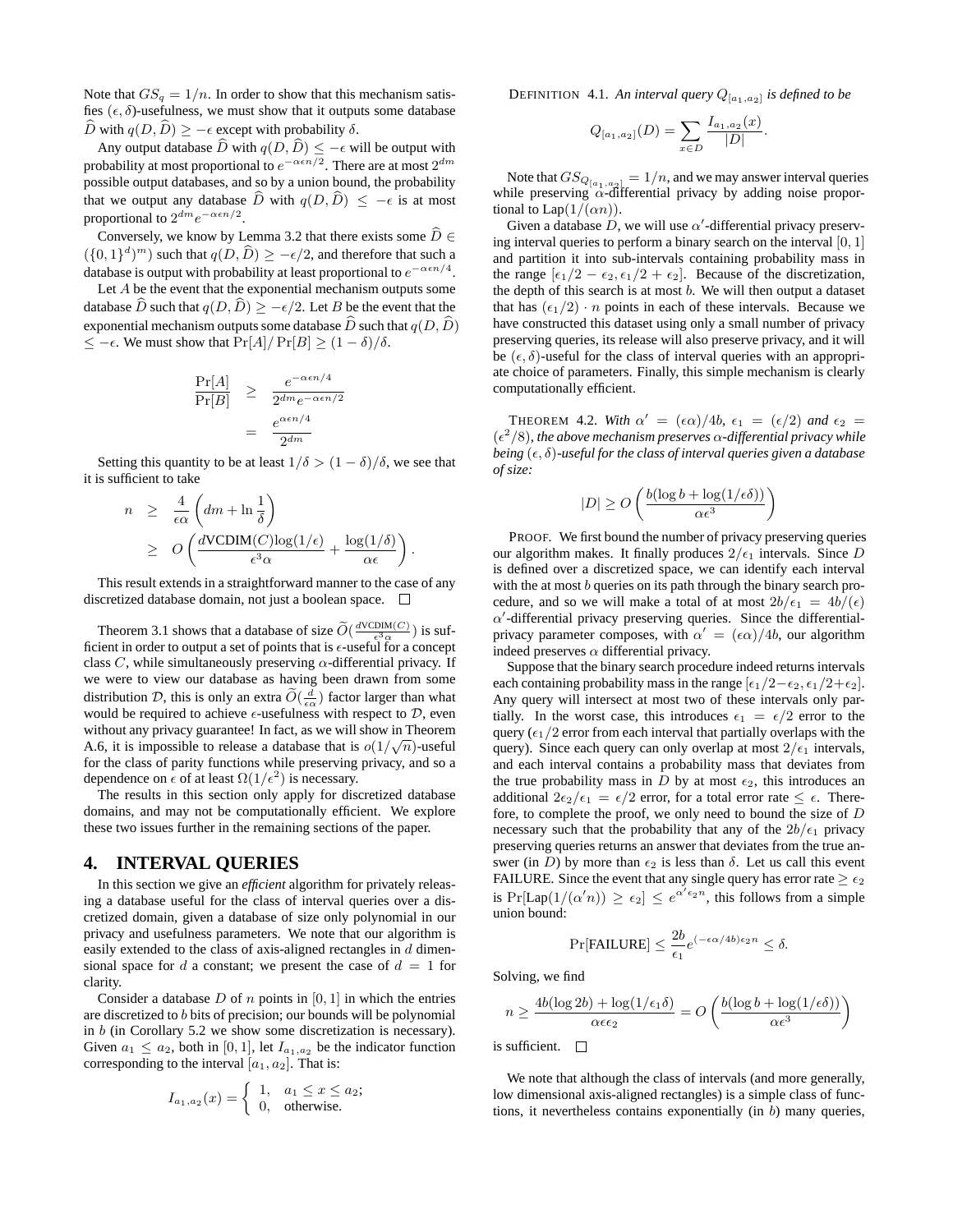and so it is not feasible to simply ask all possible interval queries using an interactive mechanism.

While it is true that intervals (and low dimensional axis-aligned rectangles) have constant VC-dimension and polynomial  $\epsilon$ -cover size, we can trivially extend the above results to the class of unions of t intervals by dividing  $\epsilon$  by t and answering each interval separately. This class has VC-dimension  $O(t)$  and exponentially large  $\epsilon$ -cover size.

# **5. LOWER BOUNDS**

Could we possibly modify the results of Sections 4 and 3 to hold for non-discretized databases? Suppose we could usefully answer an arbitrary number of queries in some simple concept class C representing interval queries on the real line (for example, "How many points are contained within the following interval?") while still preserving privacy. Then, for any database containing singledimensional real valued points, we would be able to answer median queries with values that fall between the  $1/2 - \delta$ ,  $1/2 + \delta$ percentile of database points by performing a binary search on D using A (where  $\delta = \delta(\epsilon)$  is some small constant depending on the usefulness parameter  $\epsilon$ ). However, answering such queries is impossible while guaranteeing differential privacy. Unfortunately, this would seem to rule out usefully answering queries in simple concept classes such as halfspaces and axis-aligned rectangles, that are generalizations of intervals.

THEOREM 5.1. *No mechanism* A *can answer median queries* M with outputs that fall between the  $1/2 - k$ ,  $1/2 + k$  percentile *with positive probability on any real valued database* D*, while still preserving*  $\alpha$ -differential privacy, for  $k < 1/2$  and any  $\alpha$ *.* 

PROOF. Consider real valued databases containing elements in the interval [0, 1]. Let  $D_0 = (0, \ldots, 0)$  be the database containing *n* points with value 0. Then we must have  $Pr[A(D_0, M)] =$  $|0| > 0$ . Since  $[0, 1]$  is a continuous interval, there must be some value  $v \in [0,1]$  such that  $Pr[A(D_0, M) = v] = 0$ . Let  $D_n =$  $(v, \ldots, v)$  be the database containing *n* points with value *v*. We must have  $Pr[A(D_n, M) = v] > 0$ . For  $1 < i < n$ , let  $D_i =$  $(0, \ldots, 0, v, \ldots, v)$ . Then we must have for some i,  $Pr[A(D_i, M)] =$  $\sum_{n-i}$  $\rightarrow$ i

 $v = 0$  but  $Pr[A(D_{i+1}, M) = v] > 0$ . But since  $D_i$  and  $D_{i+1}$ differ only in a single element, this violates differential privacy.  $\Box$ 

COROLLARY 5.2. *No mechanism can be*  $(\epsilon, \delta)$ -useful for the *class of interval queries, nor for any class* C *that generalizes interval queries to higher dimensions (for example, halfspaces, axisaligned rectangles, or spheres), while preserving* α*-differential privacy, for any*  $\epsilon = o(n)$  *and any*  $\alpha$ *.* 

PROOF. Consider any real valued database containing elements in the interval [0, 1]. If A is  $(\epsilon, \delta)$ -useful for interval queries and preserves differential privacy, then we can construct a mechanism  $A'$  that can answer median queries with outputs that fall between the  $1/2 - k$ ,  $1/2 + k$  percentile with positive probability while preserving differential privacy. By Theorem 5.1, this is impossible. A' simply computes  $\hat{D} = A(D)$ , and performs binary search on  $\hat{D}$ to find some interval [0, a] that contains  $n/2 \pm \epsilon$  points. Privacy is preserved since we only access  $D$  through  $A$ , which by assumption preserves differential privacy. With positive probability, all interval queries on  $\hat{D}$  are correct to within  $\pm \epsilon$ , and so the binary search can proceed. Since  $\epsilon = o(n)$ , the result follows.  $\Box$ 

We may get around the impossibility result of Corollary 5.2 by relaxing our definitions. One approach is to discretize the database domain, as we do in Sections 3 and 4. Another approach, which we take in Section 6, is to relax our definition of usefulness:

DEFINITION 5.3 (USEFULNESS DEFINITION 2). *A database mechanism* A *is* ( $\epsilon$ ,  $\delta$ ,  $\gamma$ )-useful *for queries in class* C *according to some metric d if with probability*  $1 - \delta$ *, for every*  $Q \in \mathbb{C}$  *and every*  $database \ D, |Q(A(D)) - Q'(D)| \leq \epsilon for some \ Q' \in C \ such \ that$  $d(Q, Q') \leq \gamma.$ 

# **6. ANSWERING HALFSPACE QUERIES**

Here, we consider databases that contain n elements in  $\mathbb{R}^d$ . In this section, we show how to efficiently release information useful (according to definition 5.3) for the class of halfspace queries for any constant  $\gamma > 0$ . Throughout this section, we assume without loss of generality that the database points are scaled into the unit sphere. Additionally, when we project the points into a lowerdimensional space, we rescale them to the unit sphere. A halfspace query specifies a hyperplane in  $\mathbb{R}^d$  and asks how many points fall above it:

DEFINITION 6.1. *Given a database*  $D \subset \mathbb{R}^d$  *and unit length*  $y \in \mathbb{R}^d$ , a halfspace query  $H_y$  is

$$
H_y(D) = \frac{|\{x \in D : \sum_{i=1}^d x_i \cdot y_i \ge 0\}|}{|D|}.
$$

The assumption that halfspaces pass through the origin is without loss of generality since we can view translated halfspaces as passing through the origin in a space of dimension  $d + 1$ .

In this section, we give an algorithm that is  $(\epsilon, \delta, \gamma)$ -useful for the class of halfspace queries. For a point x we will write  $\hat{x}$  for the normalization  $x/||x||_2$ . We define the distance between a point x and a halfspace  $H_y$  by  $d(x, H_y) = |\hat{x} \cdot y|$ . For convenience, we define the distance between two halfspaces  $H_{y_1}$  and  $H_{y_2}$  to be the sin of the angle between  $y_1$  and  $y_2$ ; by a slight abuse of notation, we will denote this by  $d(y_1, y_2)$ . In particular, for a point x and two halfpaces  $H_{y_1}$  and  $H_{y_2}$ ,  $d(x, H_{y_1}) \leq d(x, H_{y_2}) + d(y_1, y_2)$ . If  $d(y_1, y_2) \leq \gamma$  we say that  $H_{y_1}$  and  $H_{y_2}$  are  $\gamma$ -close. Given a halfspace  $H_{y_1}$ , our goal is to output a value v such that  $|v |H_{y_2}(D)| < \epsilon$  for some  $H_{y_2}$  that is  $\gamma$ -close to  $H_{y_1}$ . Equivalently, we may arbitrarily count or not count any point  $x \in D$  such that  $d(x, H_{y_1}) \leq \gamma$ . We note that  $\gamma$  is similar to the notion of margin in machine learning, and that even if  $H_{y_1}$  and  $H_{y_2}$  are  $\gamma$ -close, this does not imply that  $H_{y_1}(D)$  and  $H_{y_2}(D)$  are close, unless most of the data points are outside a  $\gamma$  margin of  $H_{y_1}$  and  $H_{y_2}$ .

We circumvent the halfspace-lower bound of Corollary 5.2 by considering a class of *discretized* halfspaces:

**DEFINITION** 6.2. A halfspace query  $H<sub>y</sub>$  is b-discretized *if for each*  $i \in [d]$ ,  $y_i$  *can be specified with b-bits. Let*  $C_b$  *be the set of all* b-discretized halfspaces in  $\mathbb{R}^d$ .

We first summarize the algorithm, with the parameters to be specified later. Our use of random projections is similar to that in the work of Indyk and Motwani [13] on approximate nearest neighbor queries.

Our algorithm performs m random projections  $P_1, \ldots, P_m$  of the data onto  $\mathbb{R}^k$ . A random projection of *n* points from  $\mathbb{R}^d$  to  $\mathbb{R}^k$ is defined as follows:

DEFINITION 6.3. A random projection  $P_i$  from  $\mathbb{R}^d$  to  $\mathbb{R}^k$  is defined by  $a \, d \times k$  *random matrix*  $M_i$  *with entries chosen independently and uniformly at random from* {−1, 1}*. We write the projection of point*  $x \in \mathbb{R}^d$  as  $P_i(x) = (1/\sqrt{k})x \cdot M_i$ *. We write the projection of a database*  $D \in (\mathbb{R}^d)^n$  *as*  $P_i(D) = \{P_i(x) : x \in D\}.$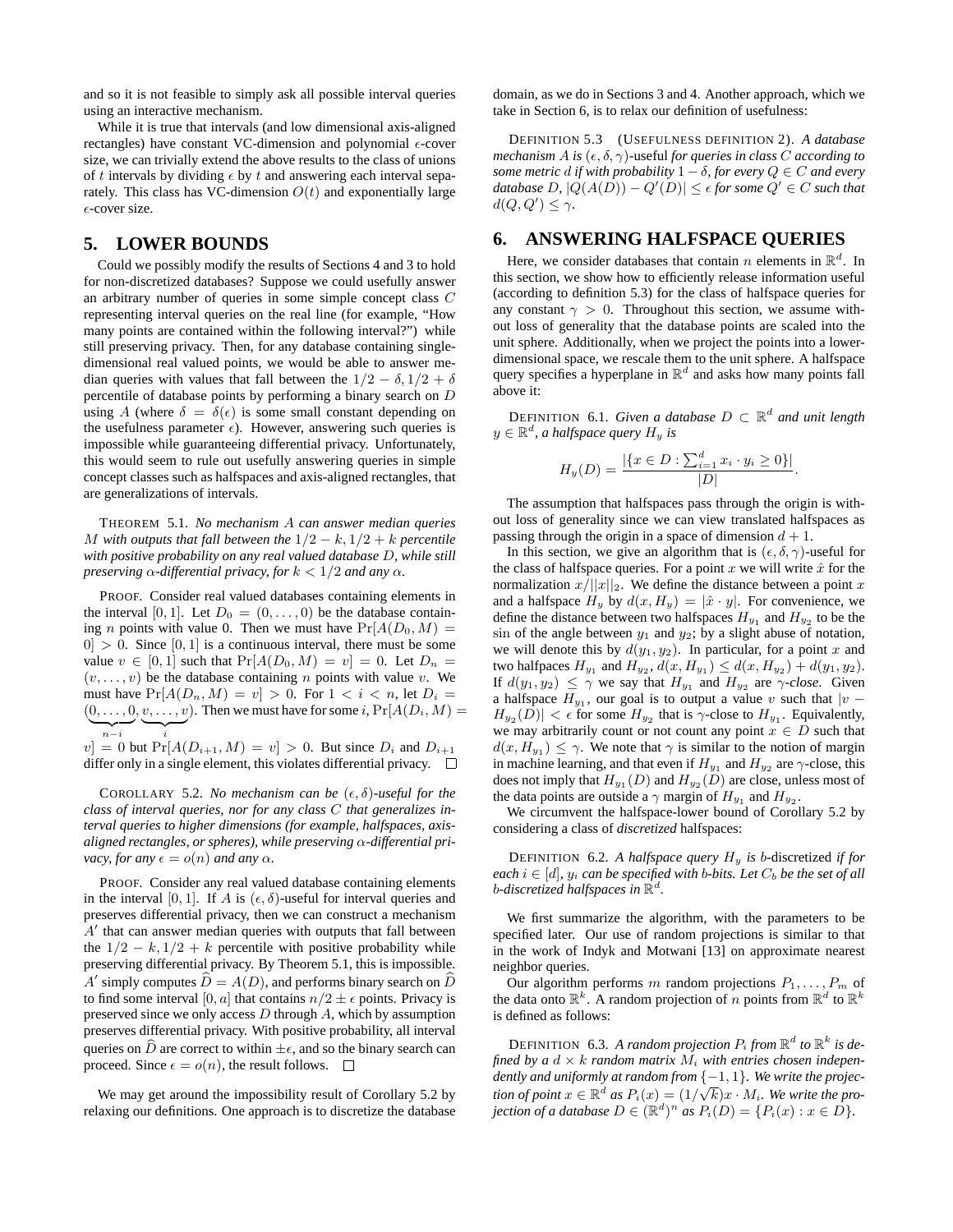For each projected database  $P_i(D)$  we ask  $O(1/\gamma^{k-1})$  privacypreserving canonical halfspace queries. To answer a halfspace query  $H_y$ , for each projection  $P_i$ , we consider  $H_{P_i(y)}$  and associate with it the answer of the closest canonical halfspace in that projection. Finally, we return the median value of these queries over all  $m$  projections.

THEOREM 6.4 (JOHNSON-LINDENSTRAUSS [5, 2]). *Consider a random projection* P *of a point* x *and a halfspace* H<sup>y</sup> *onto a random* k*-dimensional subspace. Then*

$$
\Pr[|d(x, H_y) - d(P(x), H_{P(y)})| \ge \gamma/4] \le 2e^{-((\gamma/16)^2 - (\gamma/16)^3)k/4}.
$$

*That is, projecting* x *and* H<sup>y</sup> *significantly changes the distance between the point and the halfspace with only a small probability.*

We choose  $k$  such that the probability that projecting a point and a halfspace changes their distance by more than  $\gamma/4$  is at most  $\epsilon_1/4$ . Solving, this yields

$$
k \ge \frac{4\ln(8/\epsilon_1)}{(\gamma/16)^2 - (\gamma/16)^3}
$$

.

Given a halfspace  $H_y$  and a point x, we say that a projection P makes a mistake relative to x and  $H_y$  if  $d(x, H_y) \ge \gamma/4$ , but  $sign(x \cdot y) \neq sign(P(x) \cdot P(y))$ . We have chosen k such that the expected fraction of mistakes relative to any halfspace  $H<sub>y</sub>$  in any projection P is at most  $\epsilon_1/4$ . By Markov's inequality, therefore, the probability that a projection makes more than  $\epsilon_1 n$  mistakes relative to a particular halfspace is at most 1/4.

The probability  $\delta_1$  that more than  $m/2$  projections make more than  $\epsilon_1 n$  mistakes relative to *any* discretized halfspace is at most  $2^{bd}e^{-m/12}$  by a Chernoff bound and a union bound. Solving for  $m$ , this gives

$$
m \geq 12\left(\ln\left(\frac{1}{\delta_1}\right) + \ln(2)bd\right).
$$

For each projection  $P_i$ , we select a  $\left(\frac{3}{4}\right)\gamma$ -net of halfspaces  $N_i$ , such that for every vector  $y_1 \in \mathbb{R}^k$  corresponding to halfspace  $H_{y_1}$ , there exists a halfspace  $H_{y_2} \in N_i$  such that  $d(y_1, y_2) \leq (3/4)\gamma$ . We note that  $|N_i| = O(1/\gamma^{k-1})$ . For each projection  $P_i$  and for each  $H_y \in N_i$ , we record the value of

$$
v_y^i = \text{PRIVATE}_{\alpha/(m|N_i|)}(P_i(D), H_y).
$$

We note that since we make  $m|N_i|$  queries in total, these queries preserve  $\alpha$ -differential privacy.

Taking a union bound over the halfspaces in each  $N_i$ , we find that the probability  $\delta_2$  that any of the  $v_y^i$  differ from  $H_y(P_i(D))$ by more than  $\epsilon_2$  is at most  $m \cdot O(1/\gamma)^{k-1} e^{-(\epsilon_2 n\alpha)/(mO(1/\gamma^{k-1}))}$ . Solving for  $n$ , we find that

$$
n \ge \frac{\log(1/\delta_2) + \log m + (k-1)\log(1/\gamma) + mO(1/\gamma)^{k-1}}{\epsilon_2 \alpha}
$$
  
= 
$$
O\left(\frac{1}{\epsilon_2 \alpha} \left( \log(1/\delta_2) + \log \log 1/\delta_1 + \log bd + \log(1/\epsilon_1) + (\log 1/\delta_1 + bd)(1/\epsilon_1)^{(4\log(1/\gamma))/((\gamma/16)^2 - (\gamma/16)^3)} \right) \right).
$$

To respond to a query  $H<sub>y</sub>$ , for each projection  $P<sub>i</sub>$  we first compute

$$
H_{y'_i} = \operatornamewithlimits{argmin}_{H_{y'_i} \in N_i} d(P(y), y'_i).
$$

We recall that by construction,  $d(P(y), y_i') \leq (3/4)\gamma$ . We then return the median value from the set  $\{v_{y'_i}^i : i \in [m]\}.$ 

THEOREM 6.5. *The above algorithm is*  $(\epsilon, \gamma, \delta)$ -useful while *maintaining* α*-differential privacy for a database of size*  $poly(log(1/\delta), 1/\epsilon, 1/\alpha, b, d)$  *and running in time poly* $(log(1/\delta),$  $1/\epsilon$ ,  $1/\alpha$ *, b, d), for constant*  $\gamma$ *.* 

PROOF. Above, we set the value of  $m$  such that for any halfspace query  $H_y$ , with probability at most  $\delta_1$ , no more than an  $\epsilon_1$ fraction of the points have the property that they are outside of a  $\gamma$ margin of  $H_y$  but yet their projections are within a  $(3/4)\gamma$  margin of  $H_{P_i(y)}$ , where i is the index of the median projection. Therefore, answering a query  $H_{y'}$ , where y' is  $(3/4)\gamma$ -close to  $P_i(y)$ , only introduces  $\epsilon_1$  error. Moreover, we have chosen n such that except with probability  $\delta_2$ , the privacy-preserving queries introduce no more than an additional  $\epsilon_2$  error. The theorem follows by setting  $\epsilon_1 = \epsilon_2 = \epsilon/2$  and  $\delta_1 = \delta_2 = \delta/2$ , and setting n, m, and k as above.  $\square$ 

## **7. DISTRIBUTIONAL PRIVACY**

We say that an interactive database mechanism A satisfies  $(\alpha, \beta)$ *distributional privacy* if for any distribution over database elements D, with probability  $1 - \beta$ , two databases  $D_1$  and  $D_2$  consisting of n elements drawn *without replacement* from D, for any query Q and output  $x$  satisfies

$$
Pr[A(D_1, Q) = x] \le e^{\alpha} Pr[A(D_2, Q) = x].
$$

Similarly, for non-interactive mechanisms, a mechanism A satisfies (α, β)*-distributional privacy* if for any distribution over database elements D, with probability  $1 - \beta$ , two databases  $D_1$  and  $D_2$ consisting of n elements drawn *without replacement* from D, and for all sanitized outputs  $\widehat{D}$ ,

$$
\Pr[A(D_1) = \widehat{D}] \le e^{\alpha} \Pr[A(D_2) = \widehat{D}].
$$

For example, suppose that a collection of hospitals in a region each treats a random sample of patients with disease  $X$ . Distributional privacy means that a hospital can release its data anonymously, without necessarily revealing which hospital the data came from. Actually, our main motivation is that this definition is particularly natural from the perspective of learning theory: given a sample of points drawn from some distribution  $D$ , one would like to reveal no more information about the sample than is inherent in  $D$  itself.

We will typically think of  $\beta$  as being exponentially small, whereas  $\alpha$  must be  $\Omega(1/n)$  for A to be useful.

## **7.1 Relationship Between Definitions**

It is not a priori clear whether either differential privacy or distributional privacy is a stronger notion than the other, or if the two are equivalent, or distinct. On the one hand, differential privacy only provides a guarantee when  $D_1$  and  $D_2$  differ in a single element,<sup>3</sup> whereas distributional privacy can provide a guarantee for two databases  $D_1$  and  $D_2$  that differ in all of their elements. On the other hand, distributional privacy makes the strong assumption that the elements in  $D_1$  and  $D_2$  are drawn from some distribution  $D$ , and allows for privacy violations with some exponentially small probability  $\beta$  (necessarily: with some small probability, two databases drawn from the same distribution might nevertheless be completely different). However, as we show, distributional privacy is a strictly stronger guarantee than differential privacy. For clarity, we prove this for interactive mechanisms only, but the results hold for non-interactive mechanisms as well, and the proofs require little modification.

<sup>&</sup>lt;sup>3</sup>We get t $\alpha$ -differential privacy for  $D_1$  and  $D_2$  that differ in t elements.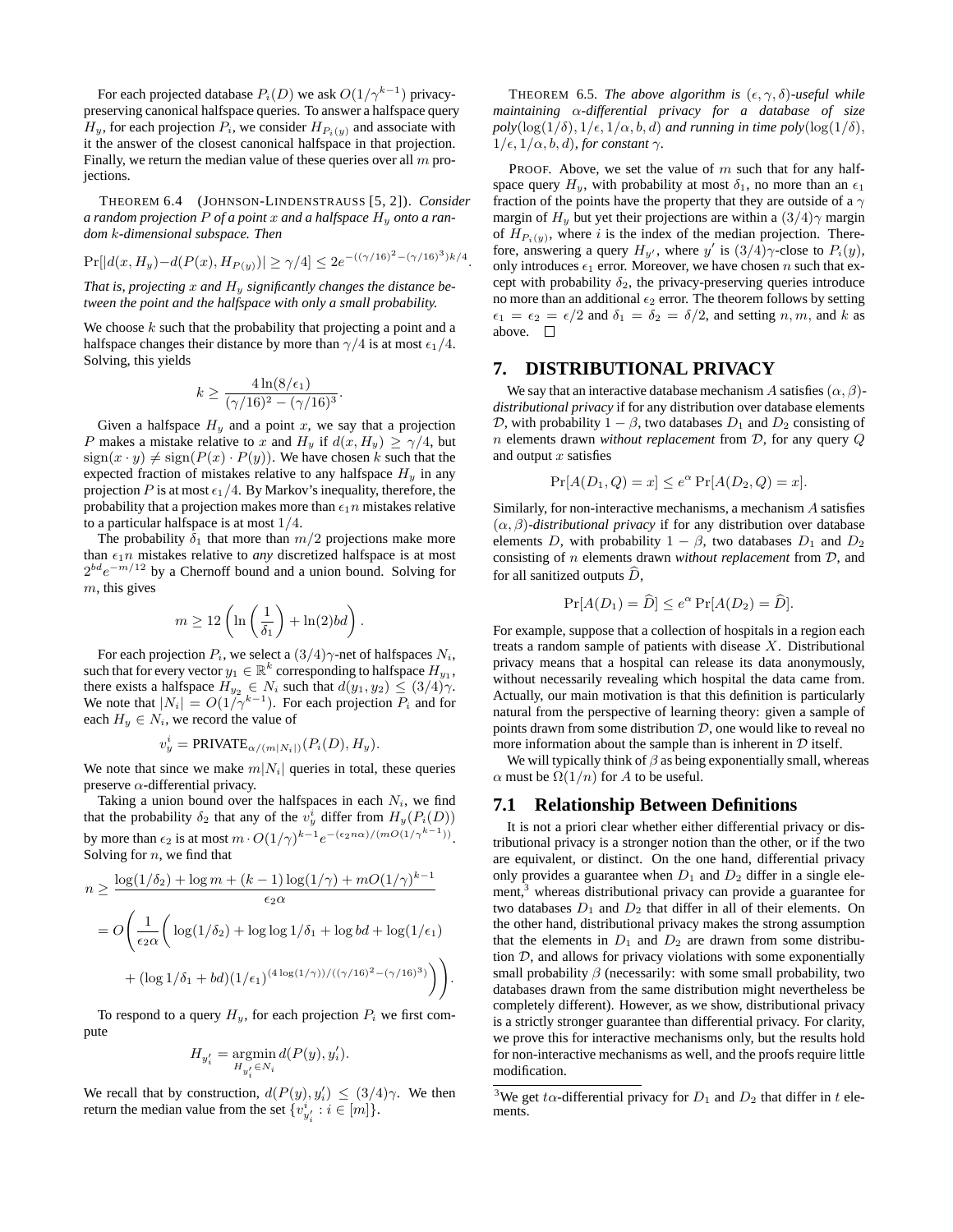THEOREM 7.1. *If* A *satisfies* (α, β)*-distributional privacy for*  $\alpha$ *any*  $\beta = o(1/n^2)$ , then A satisfies  $\alpha$ -differential privacy.

PROOF. Consider any database  $D_1$  drawn from domain  $R$ , and any neighboring database  $D_2$  that differs from  $D_1$  in only a single element  $x \in R$ . Let  $D$  be the uniform distribution over the set of  $n + 1$  elements  $D_1 \cup \{x\}$ . If we draw two databases  $D'_1, D'_2$  from D, then with probability  $2/n^2$  we have  $\{D'_1, D'_2\} = \{D_1, D_2\}$ , and so if  $\beta = o(1/n^2)$ , we have with certainty that for all outputs  $\widehat{D}$  and for all queries  $Q$ ,

$$
\Pr[A(D_1, Q) = \widehat{D}] \le e^{\alpha} \Pr[A(D_2, Q) = \widehat{D}].
$$

Therefore, A satisfies  $\alpha$ -differential privacy.  $\Box$ 

DEFINITION 7.2. *Define the* mirrored mod m function *as follows:*

$$
F_m(x) = \begin{cases} x \mod m, & \text{if } x \mod 2m < m; \\ -x - 1 \mod m, & \text{otherwise.} \end{cases}
$$

For a database  $D \subset \{0,1\}^n$ , define the query

$$
Q_m(D) = \frac{F_m(\sum_{i=0}^{n-1} D[i])}{|D|}
$$

.

Note that the global sensitivity of any query  $Q_m$  satisfies  $GS_{Q_m} \leq$  $1/n$ . Therefore, the mechanism A that answers queries  $Q_n$  by  $A(D,Q_m) = Q_m(D) + Z$  where Z is drawn from Lap $(1/(\alpha n)) =$ Lap( $GS_{Q_m}/\alpha$ ) satisfies  $\alpha$ -differential privacy, which follows from the results of Dwork et al. [9].

THEOREM 7.3. *There exist mechanisms* A *with* α*-differential privacy, but without*  $(\alpha, \beta)$ *-distributional privacy for any*  $\alpha < 1$ *,*  $\beta = o(1)$  *(that is, for any meaningful values of*  $\alpha$ ,  $\beta$ ).

PROOF. Consider databases with elements drawn from  $D =$  $\{0,1\}^n$  and the query  $Q_{2/\alpha}$ . As observed above, a mechanism A such that  $A(D, Q_i) = Q_i(D) + Z$  for  $Z \sim \text{Lap}(1/(\alpha n))$  has  $\alpha$ differential privacy for any  $i$ . Note however that with constant probability, two databases  $D_1, D_2$  drawn from  $\mathcal D$  have  $|Q_{2/\alpha}(D_1) |Q_{2/\alpha}(D_2)| \ge 1/(\alpha n)$ . Therefore, for any output x, we have that with constant probability,

$$
\frac{\Pr[A(D_1, Q_2/\alpha) = x]}{\Pr[A(D_2, Q_2/\alpha) = x]} = e^{-\alpha|Q_{2/\alpha}(D_1) - Q_{2/\alpha}(D_2)|}
$$

$$
= e^{-\alpha n(\frac{1}{\alpha n})}
$$

$$
= \frac{1}{e}. \quad \Box
$$

Although there are simpler functions for which preserving distributional privacy requires more added noise than preserving differential privacy, the mirrored-mod function above is an example of a function for which it is possible to preserve differential privacy usefully, but yet impossible to reveal any useful information while preserving distributional privacy.

We note that in order for distributional privacy to imply differential privacy, it is important that in the definition of distributional privacy, database elements are drawn from some distribution D *without replacement*. Otherwise, for any non-trivial distribution, there is some database  $D_*$  that is drawn with probability at most  $1/2^n$ , and we may modify any distributional-privacy preserving mechanism A such that for every query  $Q, A(D_*, Q) = D_*$ , and for any  $D_i \neq D_*, A(D_i, Q)$  behaves as before. Since this new behavior occurs with probability  $\leq \beta$  over draws from D for  $\beta = O(1/2^n)$ , A still preserves distributional privacy, but no longer preserves differential privacy (which requires that the privacy guarantee hold for *every* pair of neighboring databases).

## **8. CONCLUSIONS AND OPEN PROBLEMS**

In this work, we view the problem of database privacy through the lens of learning theory. This suggests both a new definition of privacy, distributional privacy (which we show is strictly stronger than differential privacy), and the idea that we can study usefulness relative to particular classes of functions. Restricting our notion of usefulness to particular classes of functions allows us to circumvent the lower bounds of [6, 9, 10] which show that non-interactive privacy preserving database access mechanisms can not in general be as useful as interactive mechanisms. In fact, we are able to show that it is possible to release privacy-preserving databases that are useful for all queries over a discretized domain in a concept class with polynomial VC-dimension. We show that this discretization is necessary by proving that it is impossible to privately release a database that is useful for halfspace queries without relaxing our definition of usefulness, but we demonstrate an algorithm that does so efficiently under a small relaxation of this definition.

This work demonstrates that the existing very strong lower bounds for useful, privacy-preserving, non-interactive mechanisms are not insurmountable, but can be circumvented by a number of reasonable relaxations to the standard definitions. However, our paper leaves a number of important questions open. Prime among them is the question of *efficient* private data release—we have shown that information theoretically it is possible to release a database that is useful for any concept class with polynomial VC-dimension (under our original, strong definition of usefulness) while preserving differential privacy, but we know how to do this *efficiently* only for the simplest classes of functions. Is it possible to *efficiently* privately and usefully release a database for every concept class with polynomial VC-Dimension? Is it possible for the class of conjunctions? For the class of parity functions?

One approach to efficient database release is to efficiently sample from the distribution defined by the exponential mechanism in Theorem 3.1. In order to do so, it might be necessary to relax our quality function, since even computing the quality function on a particular input/output database pair is as hard as agnostically learning, over arbitrary distributions, the concept class for which we want to guarantee usefulness. (To see this, consider labeling the points in the input database as positive examples and those in the output database as negative.) Additionally, we note that the ability to agnostically learn a concept class is not by itself enough to efficiently *sample* from the desired distribution; one approach to sampling is to design a random Markov process that converges quickly to the desired stationary distribution.

# **9. ACKNOWLEDGMENTS**

We thank David Abraham, Cynthia Dwork, Shiva Kasiviswanathan, Adam Meyerson, Sofya Raskhodnikova, Amit Sahai, and Adam Smith for many useful discussions. We thank Ryan O'Donnell for the insight that led to the proof of Theorem A.6.

#### **10. REFERENCES**

- [1] M. Anthony and P. Bartlett. *Neural Network Learning: Theoretical Foundations*. Cambridge University Press, 1999.
- [2] M. Balcan, A. Blum, and S. Vempala. Kernels as features: On kernels, margins, and low-dimensional mappings. *Machine Learning*, 65(1):79–94, 2006.
- [3] B. Barak, K. Chaudhuri, C. Dwork, S. Kale, F. McSherry, and K. Talwar. Privacy, accuracy, and consistency too: a holistic solution to contingency table release. *Proceedings of the twenty-sixth ACM SIGMOD-SIGACT-SIGART*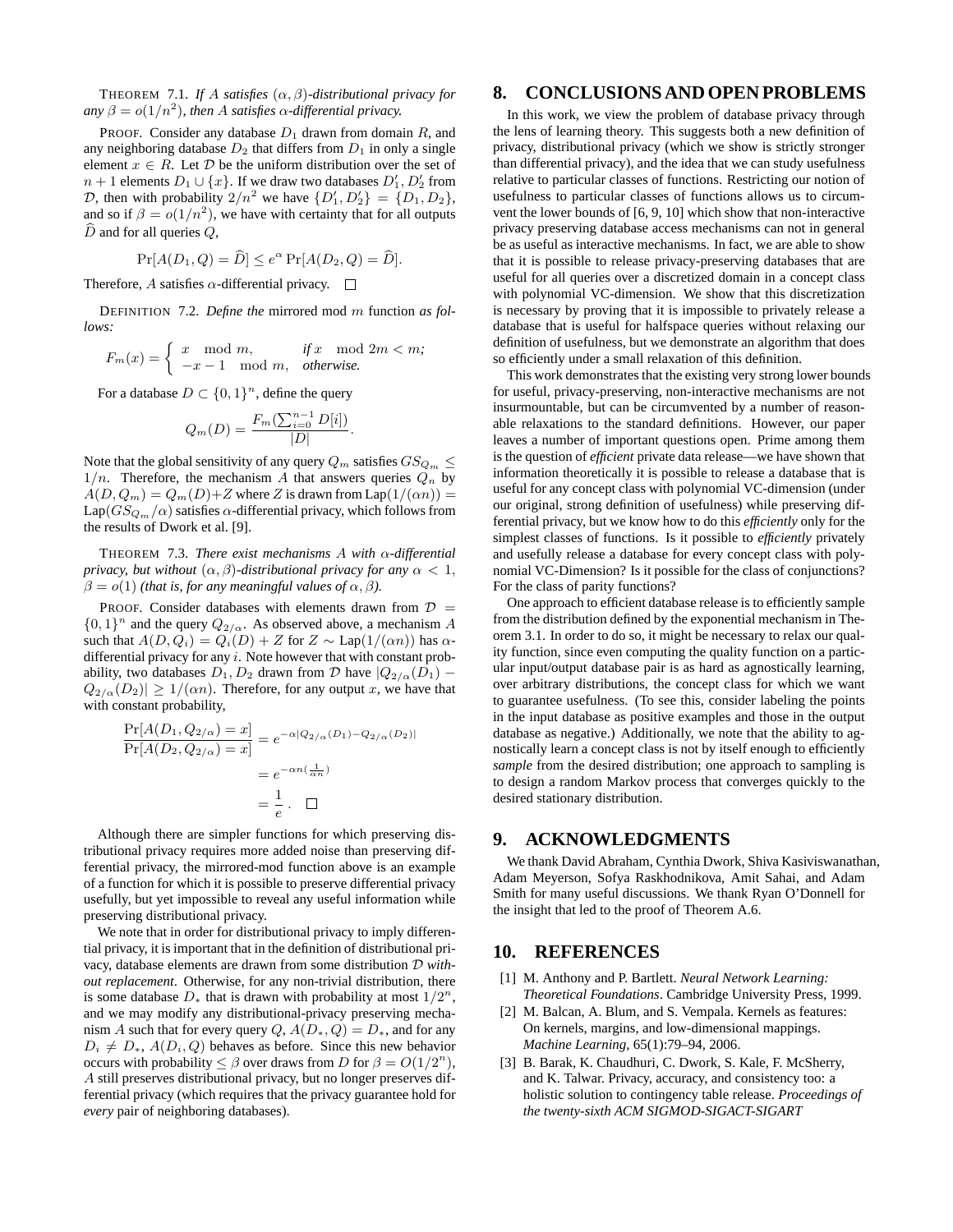*Symposium on Principles of Database Systems*, pages 273–282, 2007.

- [4] A. Blum, C. Dwork, F. McSherry, and K. Nissim. Practical privacy: the SuLQ framework. *Proceedings of the twenty-fourth ACM SIGMOD-SIGACT-SIGART Symposium on Principles of Database Systems*, pages 128–138, 2005.
- [5] S. Dasgupta and A. Gupta. An elementary proof of the Johnson-Lindenstrauss Lemma. *International Computer Science Institute, Technical Report*, pages 99–006, 1999.
- [6] I. Dinur and K. Nissim. Revealing information while preserving privacy. *Proceedings of the twenty-second ACM SIGMOD-SIGACT-SIGART Symposium on Principles of Database Systems*, pages 202–210, 2003.
- [7] C. Dwork. Differential privacy. *Proc. ICALP*, 2006.
- [8] C. Dwork, K. Kenthapadi, F. McSherry, I. Mironov, and M. Naor. Our Data, Ourselves: Privacy via Distributed Noise Generation. *Proceedings of Advances in CryptologyEurocrypt 2006*, pages 486–503, 2006.
- [9] C. Dwork, F. McSherry, K. Nissim, and A. Smith. Calibrating noise to sensitivity in private data analysis. *Proceedings of the 3rd Theory of Cryptography Conference*, pages 265–284, 2006.
- [10] C. Dwork, F. McSherry, and K. Talwar. The price of privacy and the limits of LP decoding. *Proceedings of the thirty-ninth annual ACM Symposium on Theory of Computing*, pages 85–94, 2007.
- [11] C. Dwork and K. Nissim. Privacy-preserving datamining on vertically partitioned databases. *Proc. CRYPTO*, pages 528–544, 2004.
- [12] A. Evfimievski, J. Gehrke, and R. Srikant. Limiting privacy breaches in privacy preserving data mining. In *PODS '03: Proceedings of the twenty-second ACM SIGMOD-SIGACT-SIGART Symposium on Principles of Database Systems*, pages 211–222, New York, NY, USA, 2003. ACM.
- [13] P. Indyk and R. Motwani. Approximate nearest neighbors: towards removing the curse of dimensionality. *Proceedings of the thirtieth annual ACM Symposium on Theory of Computing*, pages 604–613, 1998.
- [14] S. Kasiviswanathan, H. K. Lee, K. Nissim, S. Raskhodnikova, and A. Smith. What can we learn privately? http://arxiv.org/abs/0803.0924v1.
- [15] F. McSherry and K. Talwar. Mechanism Design via Differential Privacy. *Proceedings of the 48th Annual Symposium on Foundations of Computer Science*, 2007.
- [16] K. Nissim, S. Raskhodnikova, and A. Smith. Smooth sensitivity and sampling in private data analysis. *Proceedings of the thirty-ninth annual ACM Symposium on Theory of Computing*, pages 75–84, 2007.
- [17] V. Rastogi, D. Suciu, and S. Hong. The Boundary Between Privacy and Utility in Data Publishing. *VLDB*, 2007.
- [18] A. J. Smola and B. Schölkopf. *Learning with Kernels*. MIT Press, 2002.
- [19] V. N. Vapnik. *Statistical Learning Theory*. John Wiley and Sons Inc., 1998.

# **APPENDIX**

## **A. PARITY: A SMALL SEPARATION**

Dwork et al. [9] provide a separation between interactive and non-interactive differential-privacy preserving mechanisms for a class of queries that are not predicate queries. They also provide a separation between interactive and non-interactive "randomizedresponse" mechanisms for parity queries (defined below), which are predicate queries. "Randomized-response" mechanisms are a class of non-interactive mechanisms that independently perturb each point in D and release the independently perturbed points. Here, we provide a small separation between interactive mechanisms and arbitrary non-interactive mechanisms that output datasets useful for parity queries. We prove this separation for mechanisms that preserve differential privacy—our separation therefore also holds for *distributional*-privacy preserving mechanisms.

DEFINITION A.1. *Given a database* D *containing* n *points in* {−1, 1} d *, and for* S ⊆ {1, . . . , d}*, a* parity query *is given by*

$$
PQ_S = \frac{|\{x \in D : \prod_{i \in S} x_i = 1\}|}{|D|}.
$$

We show that for any non-interactive mechanism  $A$  that preserves  $\alpha$ -differential privacy for  $\alpha = \Omega(1/\text{poly}(n))$  and outputs a database  $\widehat{D} = A(D)$ , there exists some  $S \subseteq \{1, \ldots, d\}$  such that  $|PQ_S(\widehat{D}) - PQ_S(D)| = \Omega(1/\sqrt{n})$ . This provides a separation, since for any S,  $GS_{PQ_S} = 1/n$ , and so for for any S, with high probability, the interactive mechanism  $A(D, Q)$  of [9] satisfies  $|A(D, PQ_S) - PQ_S(D)| = o(1/\sqrt{n})$  while satisfying  $\alpha$ -differential privacy. This also shows that our bound from Theorem 3.1 cannot be improved to have a  $o(1/\epsilon^2)$  dependence on  $\epsilon$ .

We begin with the claim that given some database  $D$  consisting of *n* distinct points in  $\{-1, 1\}^d$ , any non-interactive  $\alpha$ -differential privacy preserving mechanism that outputs a sanitized database must with high probability output a database  $\widehat{D}$  that differs from D on at least half of its points.

CLAIM A.2. *If the non-interactive mechanism* A *preserves* α*differential privacy for*  $\alpha = \Omega(1/polv(n))$ ,  $Pr[|\widehat{D} \cap D| > n/2] <$ 1/2*.*

We next present a few facts from discrete Fourier analysis.

**PROPERTY** A.3. *For any function*  $h: \{-1, 1\} \rightarrow \mathbb{R}$ *, we may express* h *as a linear combination of parity functions:*  $h(x) =$  $\sum_{S \subseteq \{1,\ldots,d\}} \hat{h}(S) \chi_S(x)$ , where  $\chi_S(x) = \prod_{i \in S} x_i$ . Moreover, *the coefficients*  $\hat{h}(S)$  *take values* 

$$
\hat{h}(S) = \frac{1}{2^d} \sum_{x \in \{-1, 1\}^d} g(x) \chi_S(x).
$$

PROPERTY A.4 (PARSEVAL'S IDENTITY). *For any function*  $h: \{-1,1\} \rightarrow \mathbb{R},$ 

$$
\frac{1}{2^d} \sum_{x \in \{-1,1\}^d} h(x)^2 = \sum_{S \subseteq \{1,\dots,d\}} \hat{h}(S)^2.
$$

LEMMA A.5. *For*  $D_1, D_2$  ∈  $({{-1, 1}}^d)^n$ , *if*  $|D_1 \cap D_2|$  ≤  $n/2$ , then there exists  $S \in \{1, \ldots, d\}$  *such that*  $|PQ_S(D_1) - P_S(D_2)|$  $PQ_S(D_2)| = \Omega(1/\sqrt{n})^4$ .

PROOF. Let  $f(x) : \{-1, 1\}^d \to \{0, 1\}$  be the indicator function of  $D_1$ :  $f(x) = 1 \Leftrightarrow x \in D_1$ . Similarly, let  $g(x) : \{-1, 1\}^d \to$  $\{0, 1\}$  be the indicator function of  $D_2$ . By our hypothesis,

$$
\sum_{\{-1,1\}^n} |f(x) - g(x)| \ge n/2.
$$

 $x∈$ 

<sup>&</sup>lt;sup>4</sup>Note that we are implicitly assuming that  $d = \Omega(\log n)$